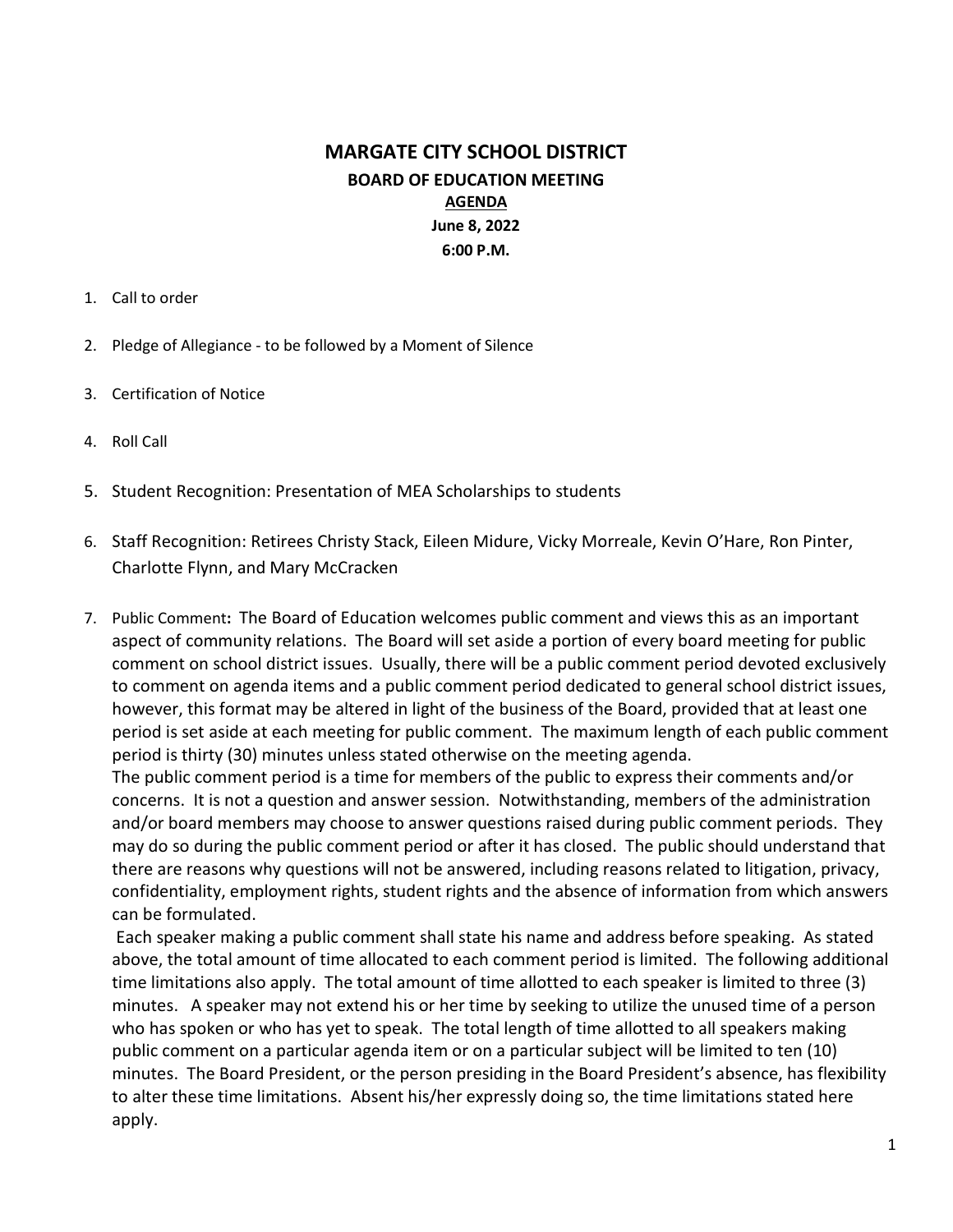- 8. Report of Superintendent of Schools:
	- A. Enrollment:

| Enrollment as of 5/6/2022       | Enrollment as of 5/31/2022 |                          |     |
|---------------------------------|----------------------------|--------------------------|-----|
| <b>Ross School</b>              |                            | <b>Ross School</b>       |     |
| Pre K $(1/2$ day)               | 09                         | Pre K $(1/2$ day)        | 09  |
| Kindergarten                    | 38                         | Kindergarten             | 38  |
| Grade 1                         | 37                         | Grade 1                  | 37  |
| Grade 2                         | 38                         | Grade 2                  | 38  |
| Grade 3                         | 30                         | Grade 3                  | 29  |
| Grade 4                         | 45                         | Grade 4                  | 45  |
| Sub-total                       | 197                        | Sub-total                | 196 |
| <b>Tighe School</b>             |                            | <b>Tighe School</b>      |     |
| Grade 5                         | 31                         | Grade 5                  | 31  |
| Grade 6                         | 33                         | Grade 6                  | 33  |
| Grade 7                         | 47                         | Grade 7                  | 47  |
| Grade 8                         | 50                         | Grade 8                  | 50  |
| Sub-total                       | 161                        | Sub-total                | 161 |
| <i><b>*Total Enrollment</b></i> | 358                        | <b>*Total Enrollment</b> | 357 |

#### \*Above enrollment includes Longport and Tuition enrollment below

|                             |            | . . |                          |  |
|-----------------------------|------------|-----|--------------------------|--|
| <b>Longport Enrollment:</b> |            |     | <b>Tuition Students:</b> |  |
| William H. Ross             | 77         |     | William H. Ross          |  |
| Eugene A. Tighe             | <u> 12</u> |     | Eugene A. Tighe          |  |
| Total                       | 39         |     |                          |  |
| ACHS (Margate)              |            | 041 |                          |  |
| OCHS (Choice)               |            | 057 |                          |  |

- B. Instructional Support
	- 1. Update on Principal/Director activities A) Approve Margate City School District Self-Assessment for Determining Grades under the Anti-Bullying Bill of Rights Act July 1, 2020-June 30, 2021
	- 2. Review activity calendars.

MRHS (Choice) 008

- 3. Review fire drill and security drill report.
- C. Communications
- D. District Committee Reports
- 9. MEF Update
- 10. MEA Report
- 11. General Board Discussion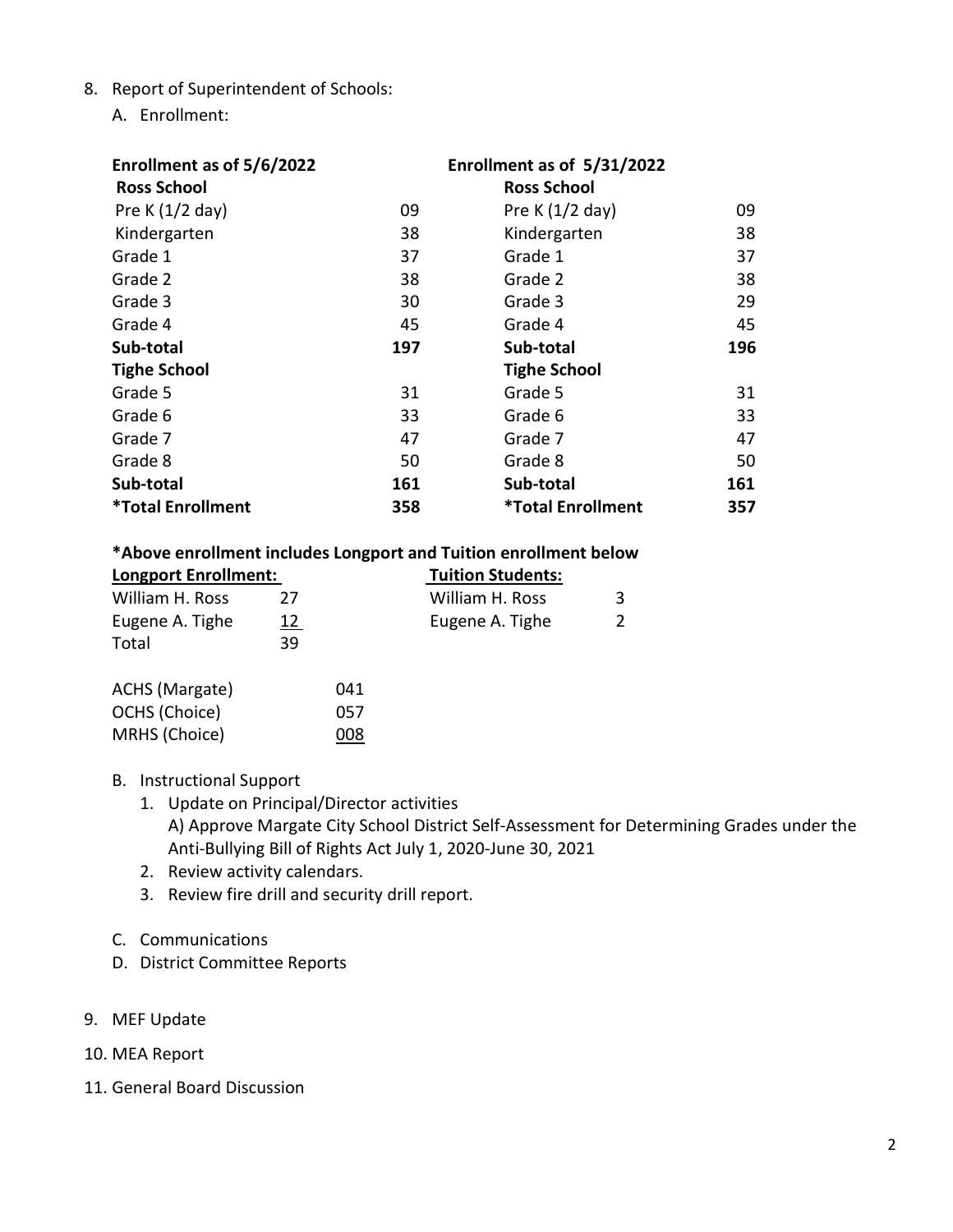#### 12. General Approvals

It may appear to members of the public that the City of Margate Board of Education takes formal action with limited comment or member discussion. This is not so. Prior to the time any formal action is taken, the district administration and school board members thoroughly review all supporting documentation. After each matter has been thoroughly discussed and after the superintendent is satisfied that each matter is ready to be presented to the Board of Education, it is then referred to the appropriate Board Committee for discussion and analysis by members of the Board. The members of the School Board Committees work with the Superintendent to assure that all members are fully briefed on all pertinent details and understand the motions. When the Committees are satisfied with the motions, the motions are then placed on the agenda for action at a public meeting.

## A. Personnel

1) Approve the following coach positions and stipends for the 2022-2023 school year:

Tennis – Mauricio Saavedra \$400 Soccer – Kelly Crawford \$1600 Volleyball – Jen Carey \$1600 Baseball – TBA \$1600 Boys Basketball – Brian Hiltner \$2400

Field Hockey - Anita Grimley \$1600 Field Hockey Assist. - Kristie Cafiero \$1000 Boys Cross Country - Sherry Scott \$1600 Girls Cross Country - Brian Pasternak \$1600

Girls Basketball – Joseph Marchiani \$2400, pending completion of paperwork 2) Approve Stockton student Dominic Gitto to complete his fieldwork from September 6, 2022 to December 16, 2022 and January 3, 2023 to May 5, 2023 with Stephanie Curry.

3) Approve the hiring of Melina Skwarek as Business Administrator/Board Secretary for the 2022- 2023 School year at a starting salary of \$98,000, pending completion of paperwork.

4) Approve the hiring of Melina Skwarek for up to ten days of transition planning during the period of June 14-30, 2022 at the rate of \$320 per day.

5) Approve the hiring of Susan Palaia for up to ten days of mentoring and transition planning during the period of July 1, 2022 through June 30, 2023 at the rate of \$480 per day.

6) Approve Susan Palaia as the district's Qualified Purchasing Agent (QPA) for the 2022-23 school year until Melina Skwarek obtains her certificate (anticipated October 2022).

7) Approve Matthew Burton as the Director of Facilities effective July 1, 2022 at a salary of \$85,000.00 (2022-23), \$87,550.00 (2023-24), and \$90,176.50 (2024-25).

8) Approve the advancement of Danielle Ujcich from BA Step 7 BA +18 (\$79,000) to MA Step 7 (\$81,000) as of September 1, 2022.

## B. Contract

1) Approve the contract with Interactive Kids for services as needed from July 1, 2022 through June 30, 2023 .

2) Approve the contract with Practically Perfect Physical Therapy to provide services from July 1, 2022 to June 30, 2023.

3) Approve the contract with Advancing Opportunities for Assistive Technology services as needed for the 2022-2023 school year .

4) Approve the contract with Kim Vona for Physical Therapy services as needed for the 2022-2023 school year.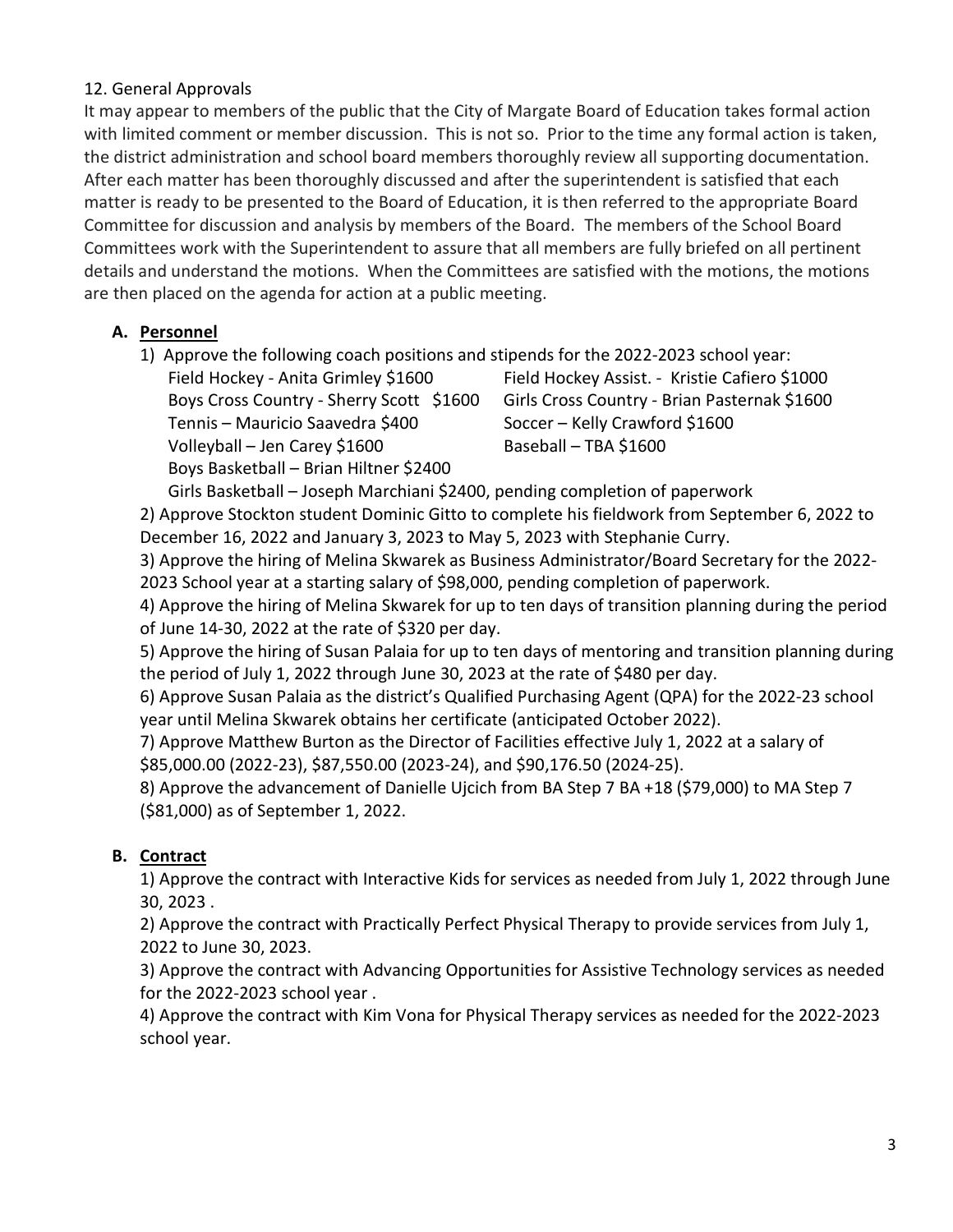#### C. Workshop

1) Approve Matt Burton and Kurtis Woodrow to attend a Bio-Shine Educational Seminar and Mini Expo on May 19, 2022. Costs: Travel.

- 13. Presentation and Approval of Minutes: May 16, 2022 Reorganization and Regular Meeting Minutes
- 14. Report of the Board Secretary: April 2022
	- a. Financial Reports April 2022

b. Pursuant to N.J.A.C. 6A:23-16.10(c) Margate City Board of Education certifies that as of March 31, 2022 after review of the Secretary's Monthly Financial Reports (Revenue and Appropriation Sections) and upon consultation with the appropriate district officials that to the best of our knowledge there have been no changes in anticipated revenue sources and/or amounts and no major account or fund has been over-expended in violation of N.J.A.C. 6A:23-16.10(c)3-4 so that sufficient funds are available to meet the district's financial obligations for the remainder of the fiscal year.

c. Bills and Payrolls  $-$  \$951, 412.38

### d. Transfer of Funds within the General Current Expense Account Ratified Budget Transfers for 2021-2022

| To:   | <b>Energy Natural Gas EAT</b> | 11-000-262-621-00-01     | \$11,000.00 |
|-------|-------------------------------|--------------------------|-------------|
|       | <b>Energy Natural Gas WHR</b> | 11-000-262-621-00-04     | \$9,000.00  |
|       | Other Sup Service EAT         | 11-000-217-00-00-010     | \$5,000.00  |
|       | Clean Outside Maint ADM       | 11-000-262-420-00-03     | \$600.00    |
|       | <b>Vacation Payments</b>      | 11-000-291-298-00-00     | \$8,810.00  |
|       | Insurance ADM Office          | 11-000-262-520-00-03     | \$220.00    |
|       | <b>Other Benefits</b>         | 11-000-291-249-00-00     | \$110.00    |
|       |                               | Total                    | \$34,740.00 |
|       |                               |                          |             |
| From: | <b>Energy Electric EAT</b>    | 11-000-262-622-00-01     | \$6,000.00  |
|       | <b>Energy Electric WHR</b>    | 11-000-262-622-00-04     | \$4,000.00  |
|       | <b>Energy Electric ADM</b>    | 11-000-262-622-00-03     | \$10,000.00 |
|       | Other Sup Service EAT         | 11-000-217-00-00-010     | \$5,000.00  |
|       | Clean Outside Maint ADM       | 11-000-262-420-00-03     | \$600.00    |
|       | <b>Health Benefits</b>        | 11-000-291-270-00-00     | \$8,810.00  |
|       | Insurance WHR                 | 11-000-262-520-00-04     | \$220.00    |
|       | <b>Tuition Reimbursement</b>  | 11-000-291-280-00-00-025 | \$110.00    |
|       |                               | Total                    | \$34,740.00 |